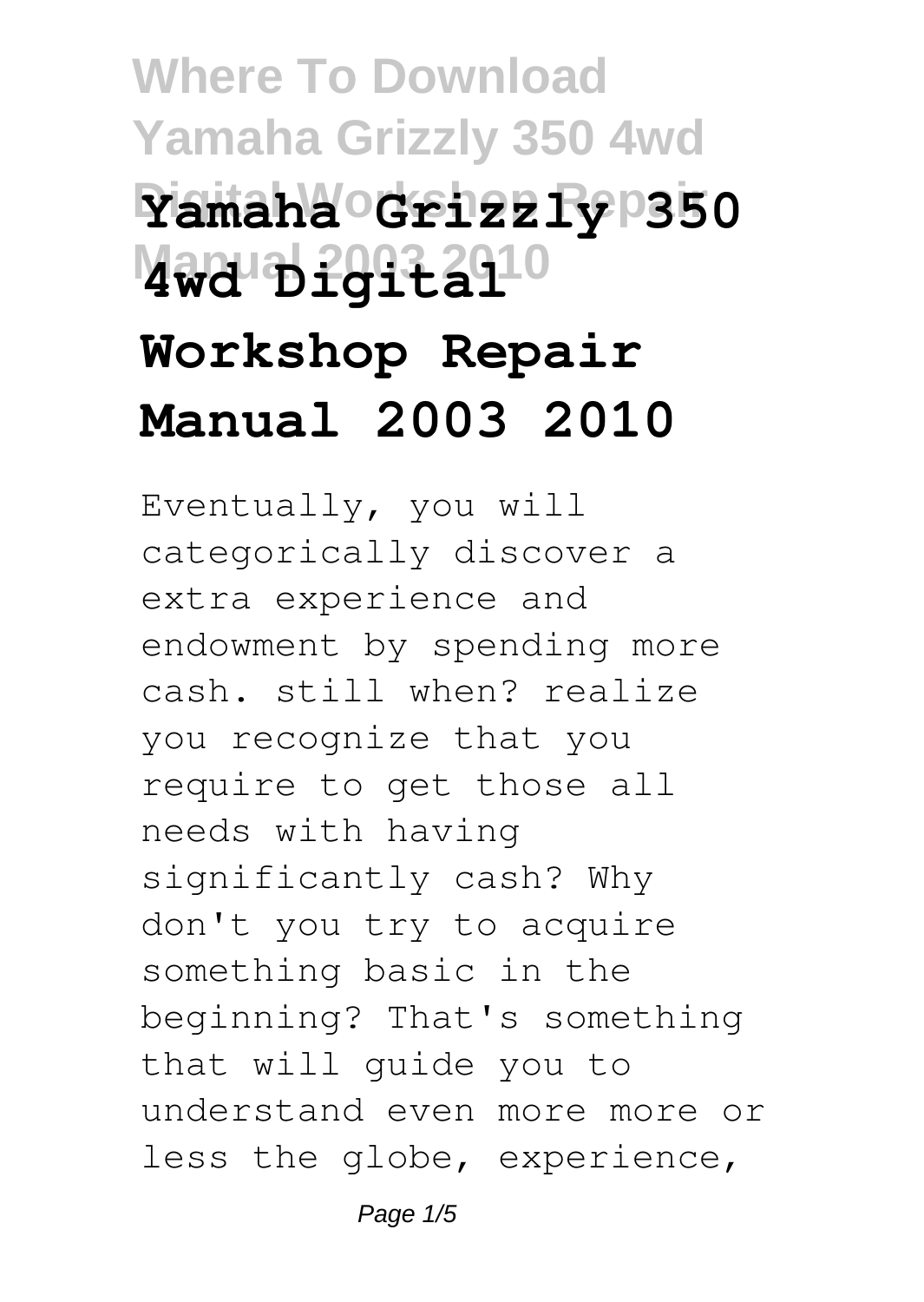**Where To Download Yamaha Grizzly 350 4wd** some places, in the manner

**Manual 2003** 2009 2010 2010 2010 2010 lot more?

It is your unquestionably own become old to take steps reviewing habit. in the midst of guides you could enjoy now is **yamaha grizzly 350 4wd digital workshop repair manual 2003 2010** below.

*Yamaha Grizzly 350 4wd Digital* Quads and gators – £4050 Honda trx 500f (2016); £3500 Yamaha grizzly 350 (2015); £3000 Yamaha 550 (2103); £1700 Honda trx 250; £1020 Kawasaki klf 250. Livestock, plant, dump and bale Page 2/5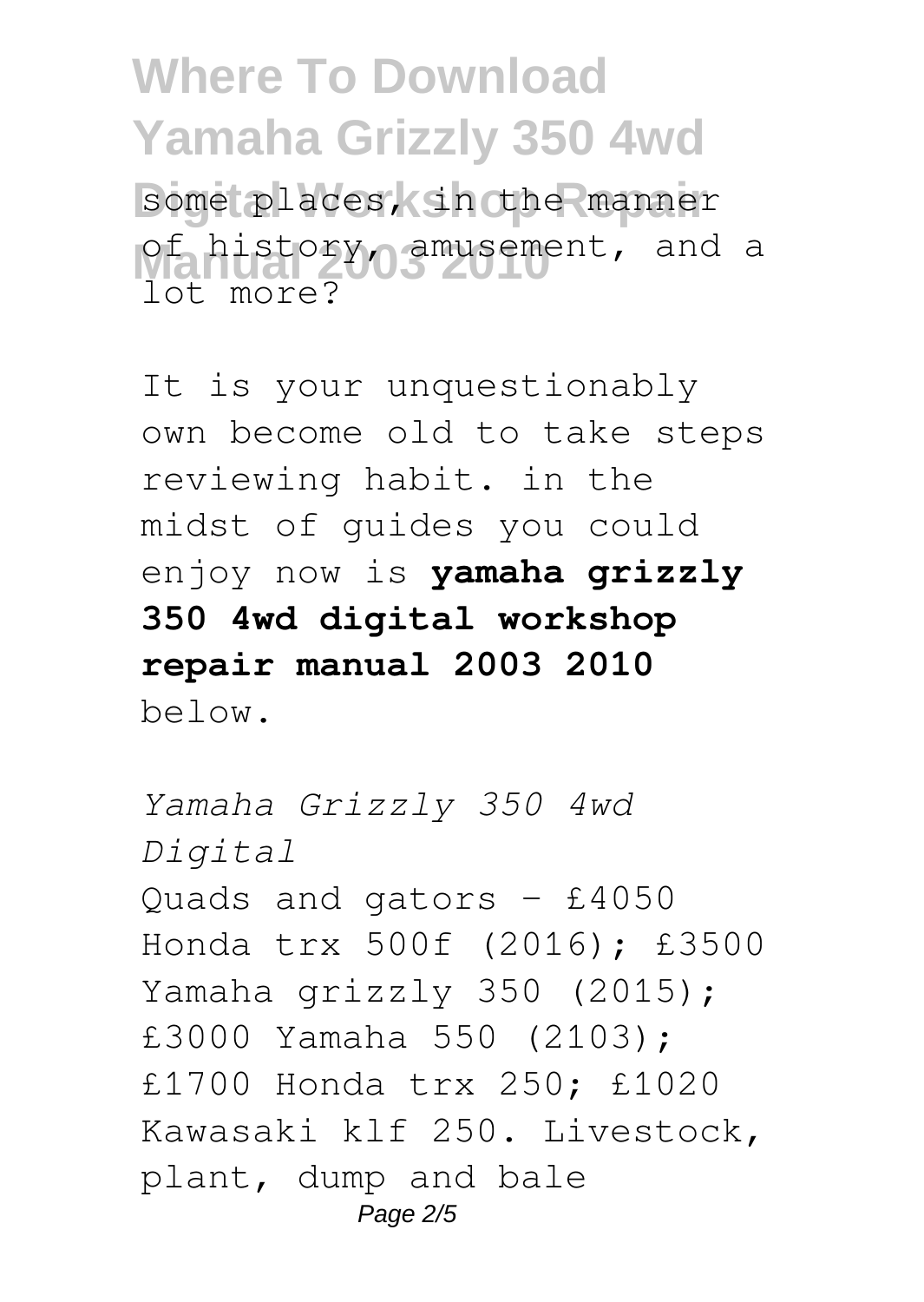**Where To Download Yamaha Grizzly 350 4wd** trailers – £7800 p. Repair **Manual 2003 2010** *Machinery hits £43,200 at Lawrie and Symington's online implement sale* £2000 Yamaha Grizzly quad 450; £1900 Kubota digger KH.15 1; £1600 Ifor Williams 12ft flatbed trailer; £1400 Logic weed wiper; £1350 Conor shear grab; £1050 Ifor Williams horse box; £900 Portequip feed ...

*Machinery sales* It's simple to search for road-legal quad bikes, 4WD utility trucks or accessories to fit a particular vehicle. For the best deals, check out the latest range of used ATVs Page 3/5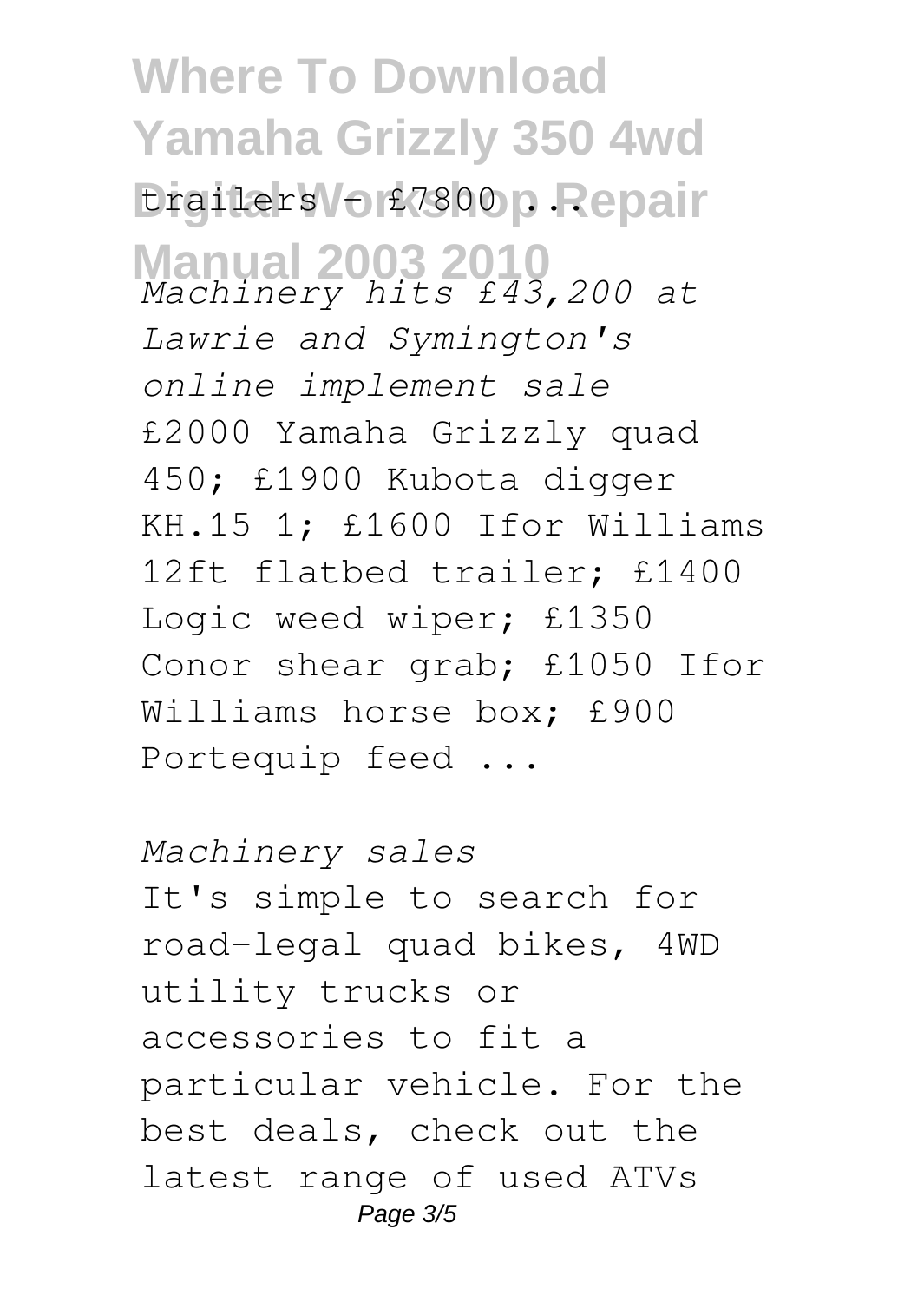**Where To Download Yamaha Grizzly 350 4wd** for sale on Auto Trader Farm **Manual 2003 2010** ...

*Used ATVs for Sale* The 2.0 TDI Life 5dr is part of the Volkswagen Golf range of family car style diesel cars. With a BHP of around 115, manual transmission and around 99 (g/km) co 2 emissions, the Volkswagen Golf ...

*Volkswagen Golf Diesel Hatchback 2.0 TDI Life 5dr Lease Deals* The 2.2 CRDi Premium 5dr 4WD is part of the Hyundai Santa Fe range of 4x4 style diesel cars. With a BHP of around 200, manual transmission and around 156 (g/km) co 2 Page  $4/5$